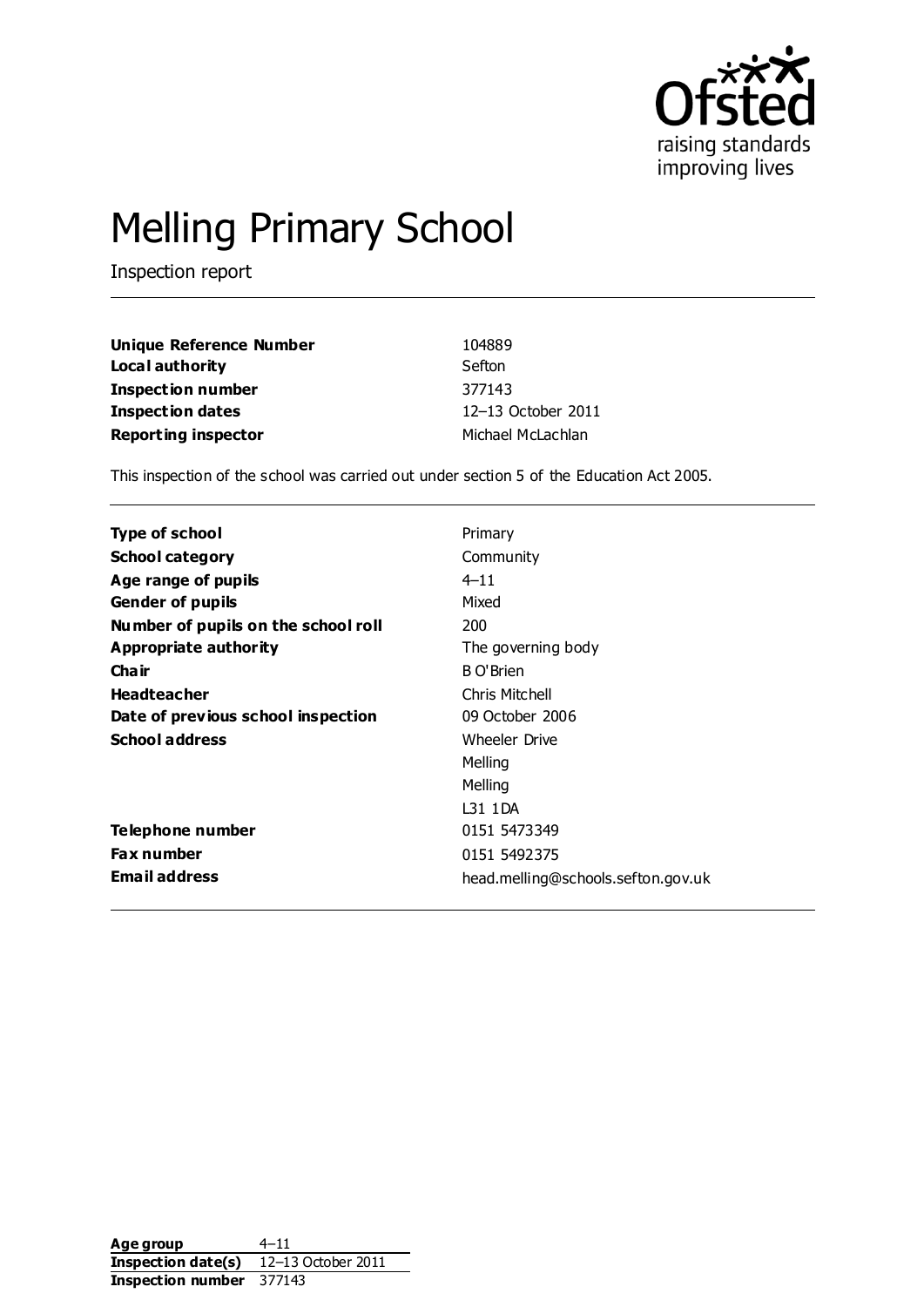The Office for Standards in Education, Children's Services and Skills (Ofsted) regulates and inspects to achieve excellence in the care of children and young people, and in education and skills for learners of all ages. It regulates and inspects childcare and children's social care, and inspects the Children and Family Court Advisory Support Service (Cafcass), schools, colleges, initial teacher training, work-based learning and skills training, adult and community learning, and education and training in prisons and other secure establishments. It rates council children's services, and inspects services for looked after children, safeguarding and child protection.

Further copies of this report are obtainable from the school. Under the Education Act 2005, the school must provide a copy of this report free of charge to certain categories of people. A charge not exceeding the full cost of reproduction may be made for any other copies supplied.

If you would like a copy of this document in a different format, such as large print or Braille, please telephone 0300 123 4234, or email [enquiries@ofsted.gov.uk](mailto:enquiries@ofsted.gov.uk)

You may copy all or parts of this document for non-commercial purposes, as long as you give details of the source and date of publication and do not alter the information in any way.

To receive regular email alerts about new publications, including survey reports and school inspection reports, please visit our website and go to 'Subscribe'.

Piccadilly Gate Store Street Manchester M1 2WD

T: 0300 123 4234 Textphone: 0161 618 8524 [enquiries@ofsted.gov.uk](mailto:enquiries@ofsted.gov.uk) [www.ofsted.gov.uk](http://www.ofsted.gov.uk/)



© Crown copyright 2011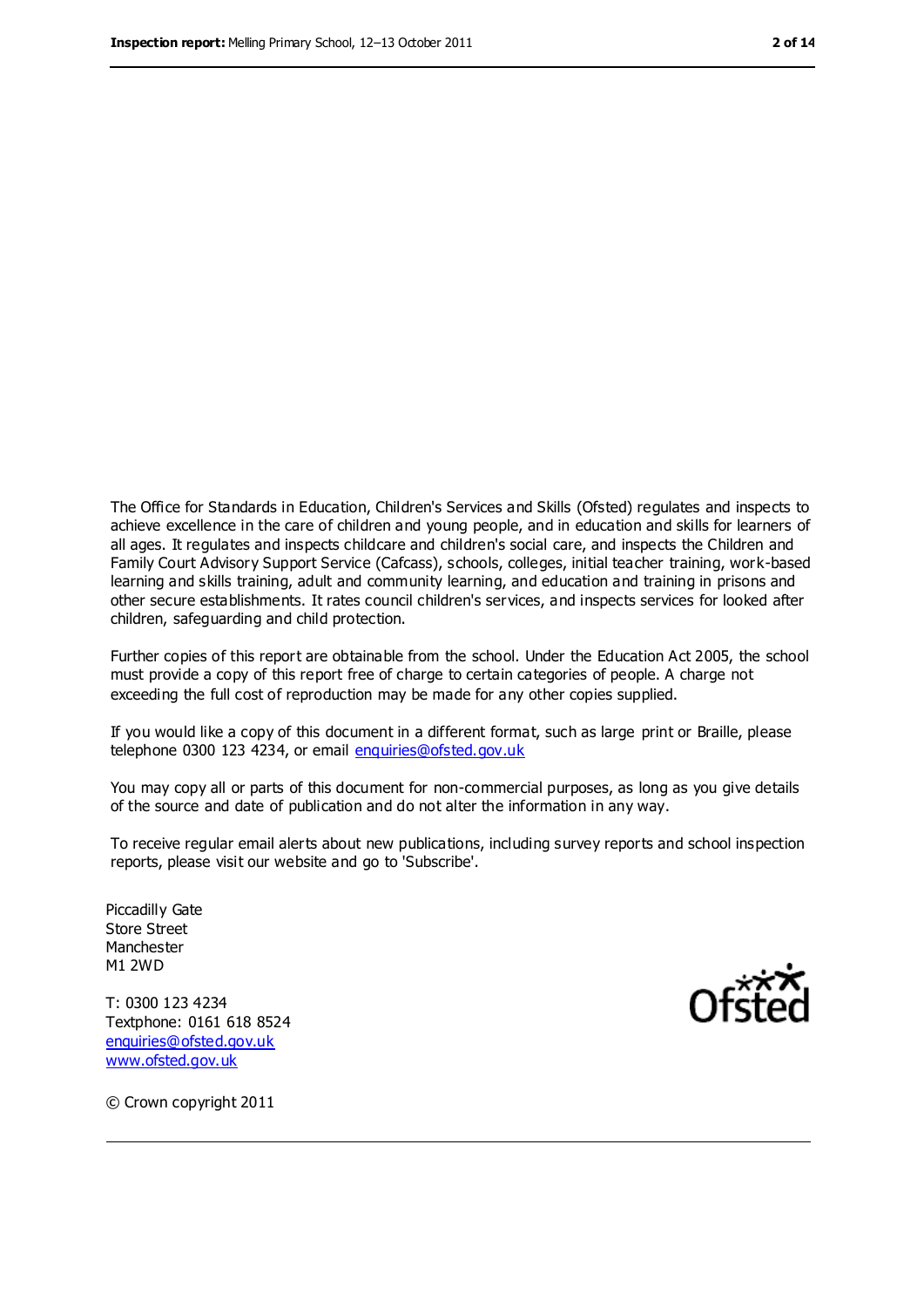# **Introduction**

This inspection was carried out by three additional inspectors. Fifteen lessons were observed and eight teachers seen; meetings were held with parents, groups of pupils, members of the governing body, the School Improvement Partner and staff. They observed the school's work, and looked at the school's self-evaluation document, policy documents, safeguarding arrangements, curriculum and lesson plans, governing body minutes and the latest School Improvement Partner report. There were 129 parental questionnaires which were scrutinised along with questionnaires completed by all pupils present in Key Stage 2.

The inspection team reviewed many aspects of the school's work. It looked in detail at a number of key areas.

- The attainment and progress of pupils, in particular for girls, was scrutinised to ascertain if they were making better progress than last year's cohort.
- **Pupils' personal development outcomes and the care, quidance and support** provided was examined, to ascertain if the school's evaluation that these have improved significantly since the last inspection was accurate.
- The way work is adapted to meet the needs of groups in lessons, particularly in English and mathematics was scrutinised to check if the high performance achieved in mathematics last year was being sustained and the number attaining higher levels in English was increasing.
- The curriculum was reviewed to evaluate if the good and better progress evident in English and mathematics was reflected in other subject areas.
- The work of leaders in monitoring pupils' attainment and progress was reviewed to check if this was accurately identifying where teaching was most effective and which groups of pupils needed to improve their rate of progress the most.

# **Information about the school**

The school is smaller than the average-sized primary school. The ratio of girls to boys varies and is much wider than average in a number of year groups. The proportion of pupils known to be eligible for free school meals is below average. The proportion of pupils from minority ethnic groups is very low with none with English as an additional language. The number of pupils with special educational needs and/or disabilities is average and the number with a statement of special educational needs is below average. The headteacher took up post since the last inspection. The school has achieved Healthy School status and the Eco-Silver, International School (Intermediate) and the Financial Management in Schools awards.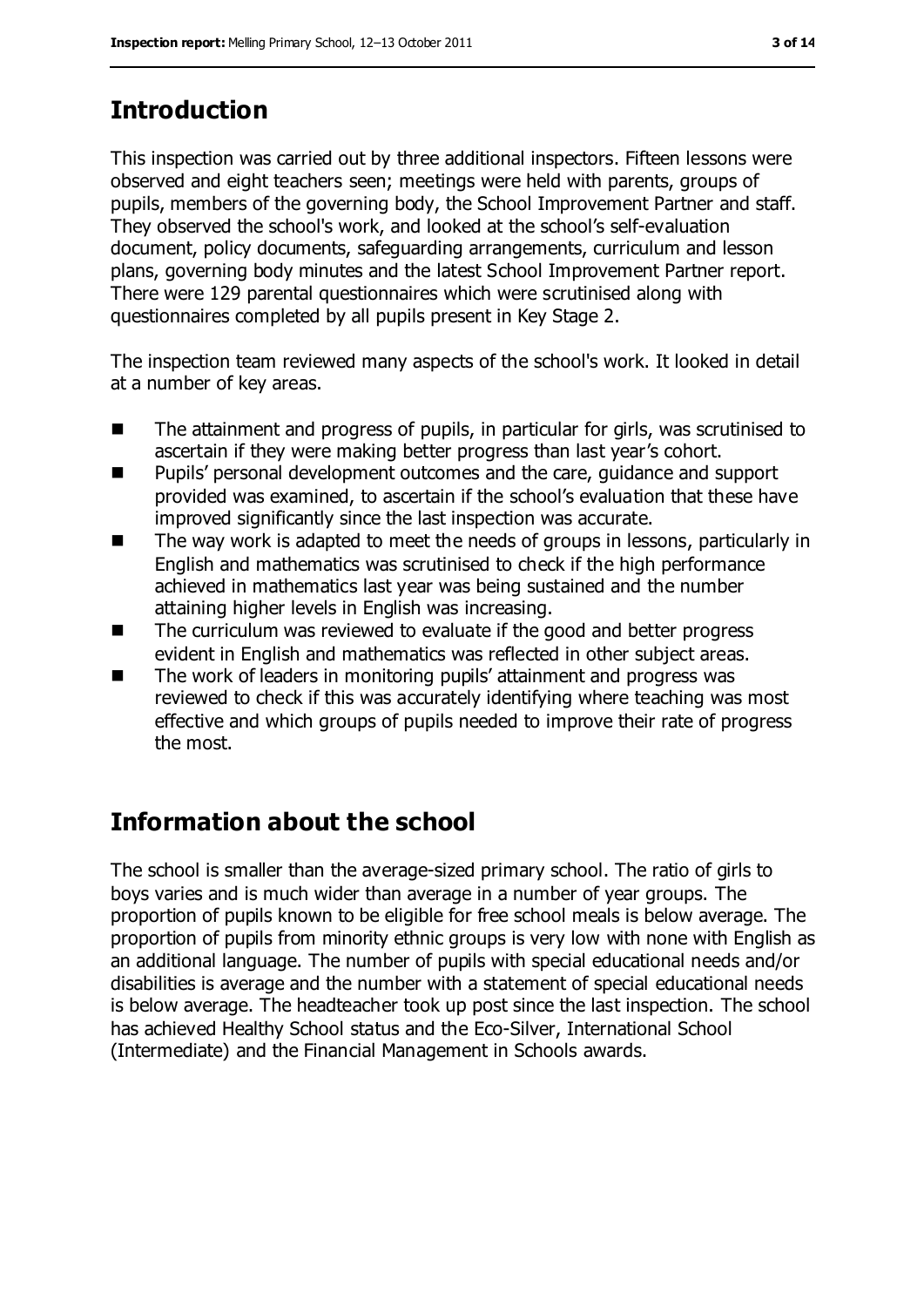**Inspection grades: 1 is outstanding, 2 is good, 3 is satisfactory and 4 is inadequate** Please turn to the glossary for a description of the grades and inspection terms

### **Inspection judgements**

| Overall effectiveness: how good is the school? |  |  |
|------------------------------------------------|--|--|
|                                                |  |  |

#### **The school's capacity for sustained improvement 2**

#### **Main findings**

Melling is a good and rapidly improving school. Outstanding safeguarding and care, guidance and support combined with good and often outstanding teaching has led to consistently above-average and in some cases high attainment. Outcomes overall and many specific personal development outcomes are outstanding. The school has the overwhelming support of parents and carers, with whom engagement is excellent, and the community. Partnerships are outstanding. The pupils say, and demonstrate through their very active involvement, how much they feel extremely safe and enjoy working and playing in this school.

Overall, achievement is good and for some it is outstanding. The vast majority of pupils make at least good progress, including pupils with special educational needs and/or disabilities, given their starting points. Achievement is not yet securely outstanding because of the past in-year and between-year variations in attainment and the rates of progress made by pupils. For example, last year, roughly two thirds of Year 6 pupils achieved the highest level in mathematics and in reading in English, an exceptional outcome, but only one third in writing. Similarly, progress for boys, the largest group last year, was outstanding whereas girls overall attained above average standards but made only the expected rate of progress. Evidence seen during the inspection indicates that a more consistent whole-school approach to the development of literacy and numeracy has tackled these variations. Achievement for both boys and girls is now securely good or better.

Pupils' enjoyment of learning is very evident particularly when they are challenged and excited by the work set and the teaching they receive. Teachers' high expectations, a persistent focus on accurate, technical responses from pupils of all ages and abilities and emotionally-engaging activities give a real 'buzz' to these lessons. Excitement is palpable and learning is outstanding. There is a small minority of satisfactory teaching which limits the pace of learning for some when work is not always fully matched to the needs of the different ability groups in the class. While the curriculum has many strengths, it is good rather than outstanding, because the well-planned and regularly assessed progressive steps in learning now seen in English and mathematics are not fully-established in all subjects. A curriculum review is under way and good plans are already in hand to tackle this issue.

Very strong senior leadership, fully supported by a good and improving governing body have accurately evaluated the strengths of the school. This thorough self-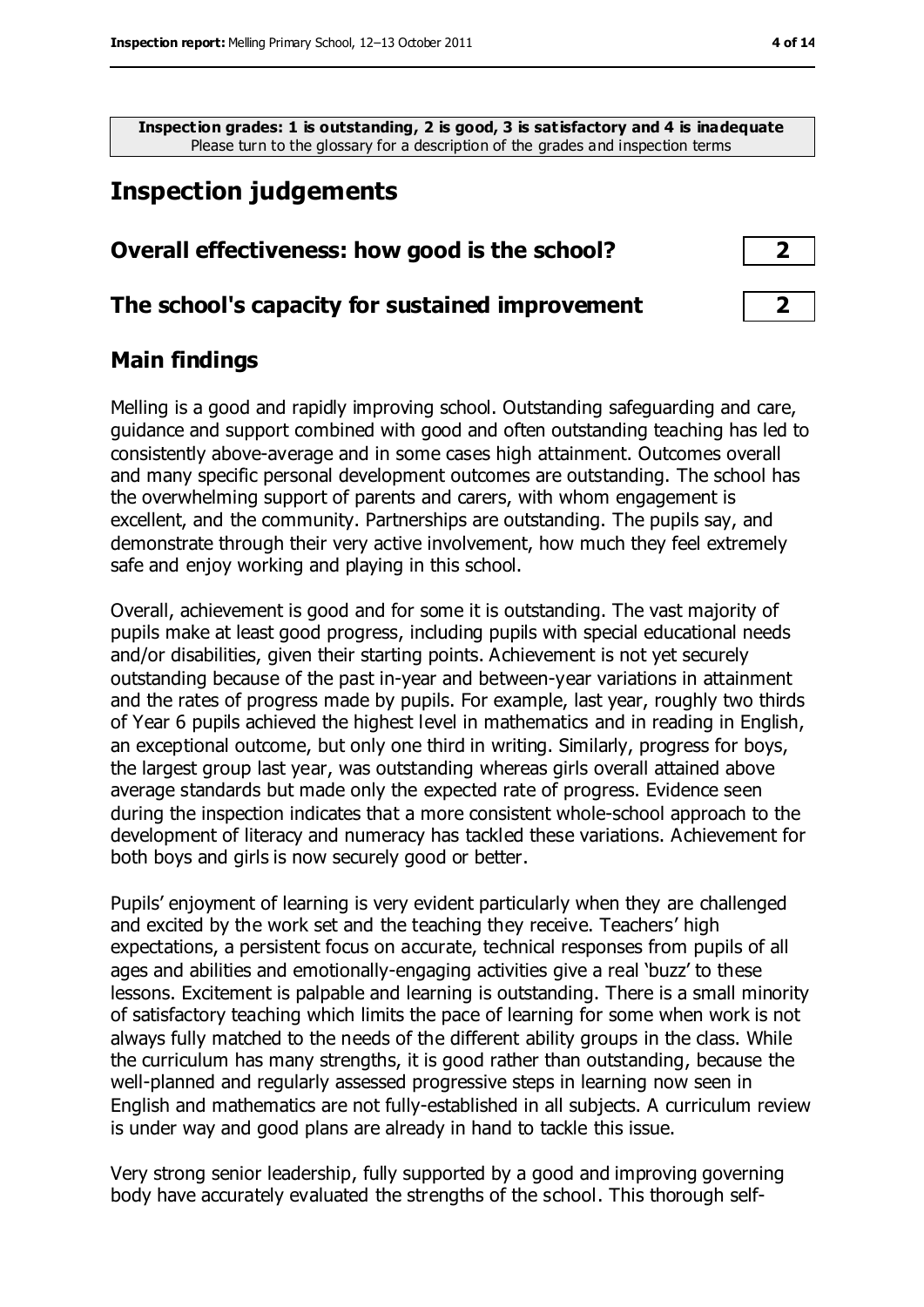evaluation has identified the school's many strengths and the key areas for development. They have robust plans in place to make this good school even better. The capacity to improve is good as issues raised in the last inspection have been tackled well and a number of aspects of the school have moved from good to outstanding.

#### **What does the school need to do to improve further?**

- Ensure rates of progress become good or better and levels of attainment are consistently above-average or high for all year groups in English and mathematics by:
	- spreading the most effective teaching and learning seen more widely across the school
	- ensuring that work is consistently matched to the needs of different ability groups
- Raise the good curriculum to outstanding by ensuring that the planned review is completed quickly in order to identify a progressive, assessable sequence of core skills in each of the foundation subjects
- **Ensure that teachers and subject leaders regularly monitor pupils' progress in** the core skills.

#### **Outcomes for individuals and groups of pupils 1**

Learning seen in the vast majority of lessons is good with examples of outstanding learning in both Key Stages. Opportunities for pupils to assess their own and each other's work contribute significantly to the good and better learning seen. For example, in a Year 5 literacy lesson, pupils were accurately assessing and analysing each other's work, using sophisticated technical language to identify strengths and areas for improvement. This was a remarkable achievement given that pupils have only very recently moved into this year group. Work of this quality was consistently seen across Key Stage 1 and in the upper Key Stage 2 classes. A small minority of learning is only satisfactory as the work set is not closely-matched to the pupils' prior knowledge so the pace of learning is too slow. Attainment at the end of Year 6 is above average. The proportion of pupils reaching the expected level in both English and mathematics has been above or well above average for a number of years although there was a dip in 2009 to broadly average. Concerted action has led to a rapid recovery. Attainment on entry to the school is just below what is typically expected and low in some aspects of literacy and numeracy development. However all pupils, including those with special educational needs/and or disabilities make good progress, particularly in literacy and numeracy, by the time they leave.

Pupils' understanding of how to keep safe is outstanding. They say they feel very safe and their thoughtful and supportive actions as peer mentors and playground leaders confirm their contribution to keeping all safe. Their involvement beyond school is good and the recently-formed Junior Parish Council provides the potential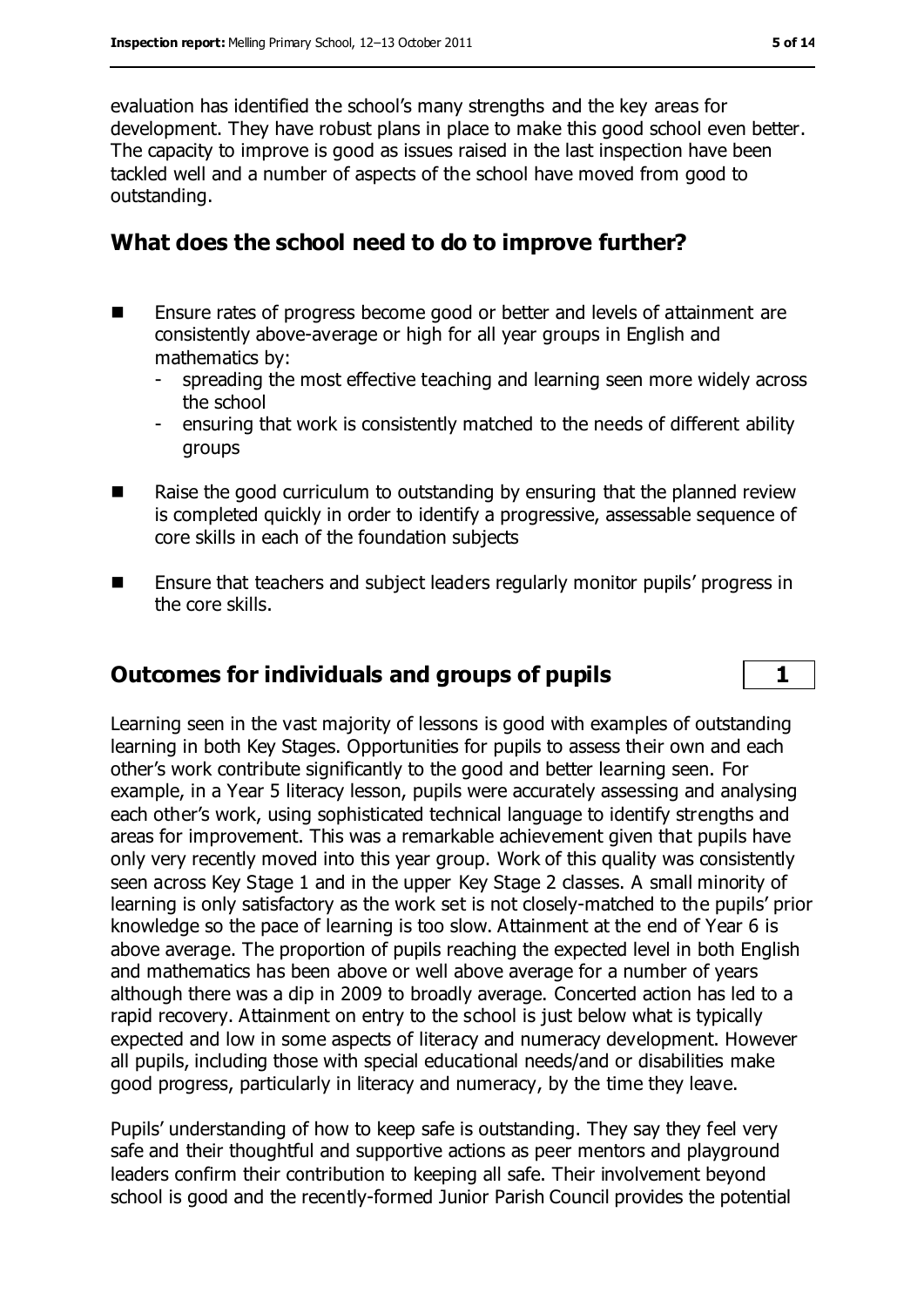for developing outstanding opportunities to make a difference in the locality. Aboveaverage attendance and pupils' outstanding social and very well developed literacy, numeracy and information, communication and technology (ICT) skills, combined with excellent levels of punctuality, ensure they are very well-prepared to move on to high school. Spiritual, moral, social and cultural development is outstanding. The moral and social opportunities provided in working and playing in an exceptionally harmonious community ensures all feel valued and, in turn, value and support each other as evident in the excellent behaviour seen throughout the inspection. This is supported by a rich religious education and cultural programme with strong international links.

These are the grades for pupils' outcomes

| Pupils' achievement and the extent to which they enjoy their learning                                                     |               |
|---------------------------------------------------------------------------------------------------------------------------|---------------|
| Taking into account:                                                                                                      |               |
| Pupils' attainment <sup>1</sup>                                                                                           | $\mathcal{L}$ |
| The quality of pupils' learning and their progress                                                                        |               |
| The quality of learning for pupils with special educational needs and/or<br>disabilities and their progress               |               |
| The extent to which pupils feel safe                                                                                      |               |
| <b>Pupils' behaviour</b>                                                                                                  |               |
| The extent to which pupils adopt healthy lifestyles                                                                       |               |
| The extent to which pupils contribute to the school and wider community                                                   |               |
| The extent to which pupils develop workplace and other skills that will<br>contribute to their future economic well-being |               |
| Taking into account:                                                                                                      |               |
| Pupils' attendance <sup>1</sup>                                                                                           |               |
| The extent of pupils' spiritual, moral, social and cultural development                                                   |               |

#### **How effective is the provision?**

 $\overline{a}$ 

The quality of teaching is good. A substantial proportion of teaching seen was outstanding. Particular strengths are the teachers' subject knowledge, their insistence that pupils of all ages provide accurate and precise answers to probing questioning and in ensuring pupils' enjoyment and the development of their selfconfidence through the activities provided. For example, a Year 2 group working on building sounds and letters was excitedly working with partners. A sharp focus on the correct formation of sounds ensured that pupils made rapid progress but their enthusiasm to succeed and make and say the words was infectious and this contributed significantly to the outstanding learning seen. Assessment is good and most marking provides good advice to pupils on what they need to do to improve. A small minority of teaching is satisfactory, when the work set is not matched precisely enough to what pupils know already, so some pupils make slower progress.

Pupils study a wide range of topics beyond their literacy and numeracy work and are given good opportunities for extra-curricular experiences such as residential visits and through the work of visiting speakers. For example, pupils were keen to share the poetry they had produced with a guest poet and talk with enthusiasm and awe about the 'Bird Project'. The school rightly evaluates the curriculum as good rather

<sup>&</sup>lt;sup>1</sup>The grades for attainment and attendance are: 1 is high; 2 is above average; 3 is broadly average; and 4 is low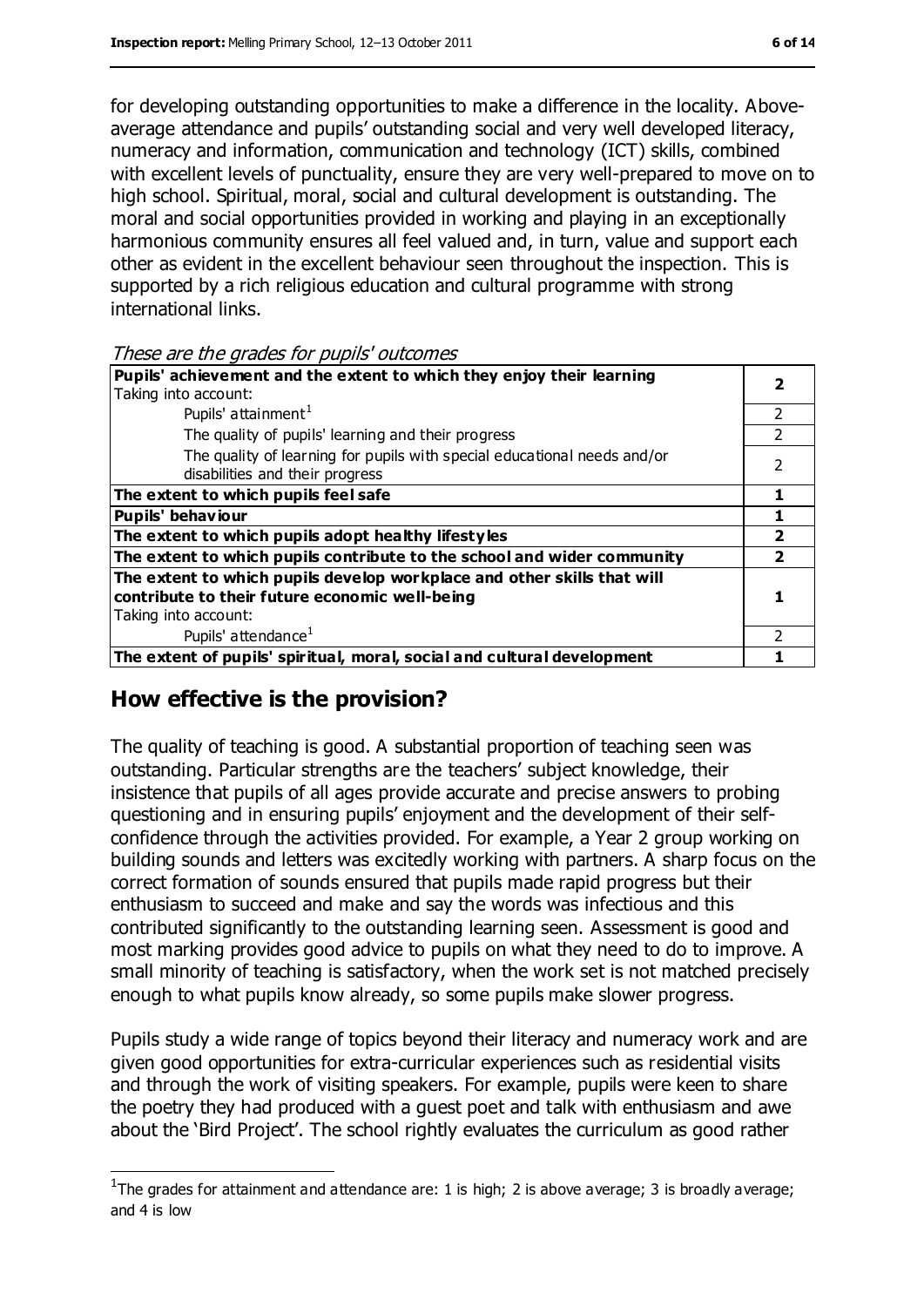than outstanding. It has accurately judged that further work is needed to identify and provide opportunities to assess the progressive development of core skills for each year group in the foundation subjects. A robust curriculum review is under way to achieve this outcome.

Melling provides exceptional care, guidance and support for all its pupils. A telling example of this is the high quality of the transition arrangements into the school and then on to the high school. Support for pupils with particular needs or for families who are facing particularly difficult circumstances, from teachers, classroom assistants and through contact with a wide range of external agencies, is of very high quality. Examples were seen, where pupils and their families had been outstandingly well supported through very difficult circumstances. A strong feature of the care provided is the way pupils' self-esteem, confidence and emotional understanding is developed through their learning. For example in a literacy lesson, the pupils' level of empathy for the plight of the 'workhouse children' was very evident in their excellent writing. Their spontaneous appreciation of the quality of work presented to the class by pupils, including those with special educational needs, was exceptional and a privilege to watch. As a teacher said to one pupil, after their presentation, but it was true of all pupils in this lesson, 'That was so good you could bottle it and take it home – you should be so proud of yourself'.

These are the grades for the quality of provision

| The quality of teaching                                                  |  |
|--------------------------------------------------------------------------|--|
| Taking into account:                                                     |  |
| The use of assessment to support learning                                |  |
| The extent to which the curriculum meets pupils' needs, including, where |  |
| relevant, through partnerships                                           |  |
| The effectiveness of care, guidance and support                          |  |

#### **How effective are leadership and management?**

The headteacher has established high expectations and 'raised the bar' for the school. He, together with the governing body which has a good range of expertise to support and challenge the school, have recently completed a detailed, analytical selfevaluation of the school's work that sets high expectations about what the school needs to improve. Middle leadership is good and improving as a result of the development and monitoring of whole-school approaches to assessment. Safeguarding procedures are outstanding. The governing body have particular expertise in this area, providing an additional level of support and challenge to a well-trained staff. The school has introduced some innovative elements, such as different coloured badges for visitors so that pupils are quickly aware of their status and who they are allowed to talk to. The promotion of equal opportunities is good. There has been some variability in the achievement of groups of pupils. Improvements made in tracking and monitoring pupil progress and whole-school approaches to developing writing has significantly reduced this variability with current pupils. This is a very harmonious community and, in order to strengthen its plans to support some of the wider aspects of community cohesion, the school has accurately evaluated the need to re-establish some previously provided first-hand opportunities for pupils to meet other pupils from a wider range of social and cultural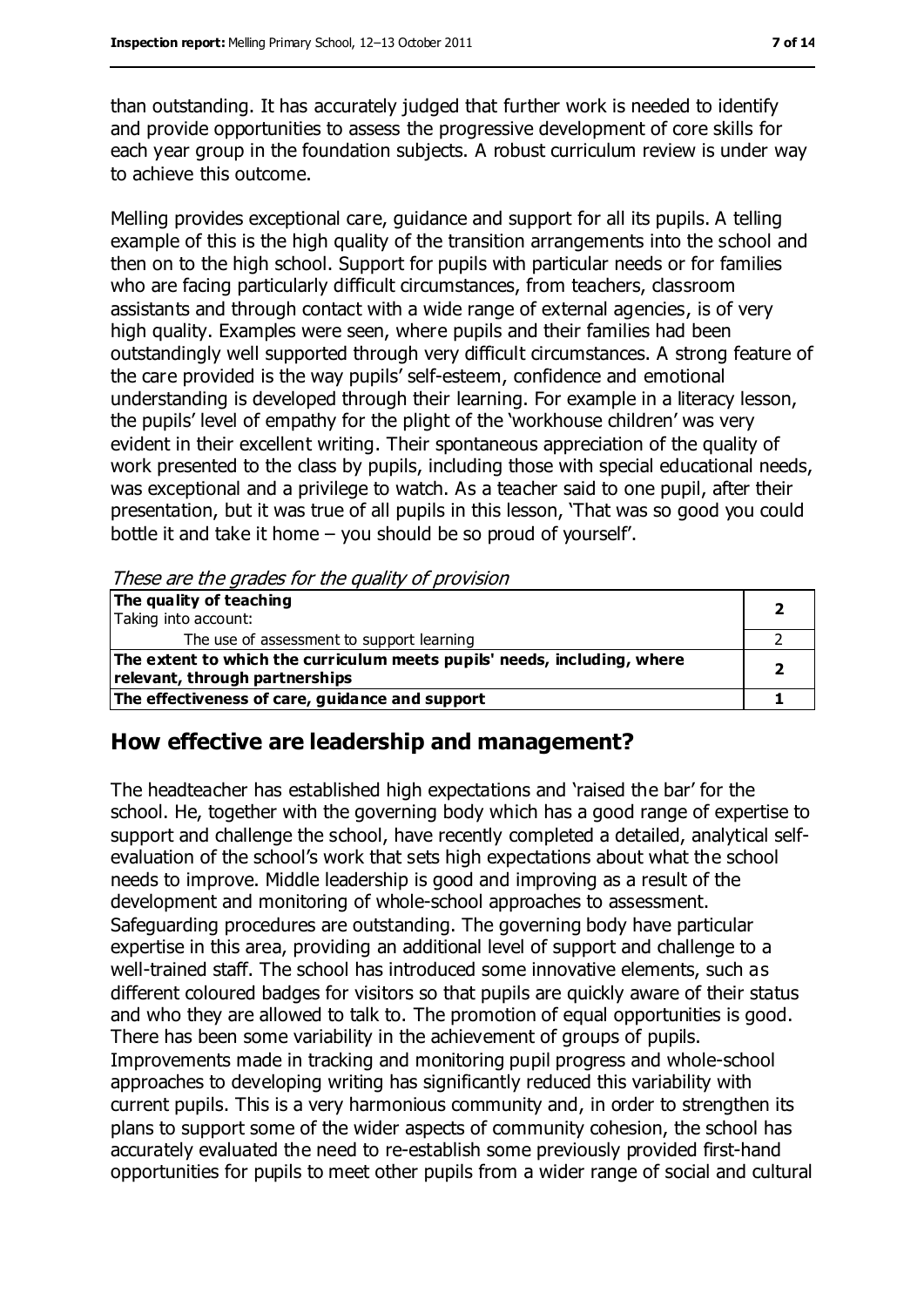contexts. Given the outstanding outcomes, the school gives outstanding value for money.

| The effectiveness of leadership and management in embedding ambition and<br>driving improvement<br>Taking into account:                                             |  |
|---------------------------------------------------------------------------------------------------------------------------------------------------------------------|--|
| The leadership and management of teaching and learning                                                                                                              |  |
| The effectiveness of the governing body in challenging and supporting the<br>school so that weaknesses are tackled decisively and statutory responsibilities<br>met |  |
| The effectiveness of the school's engagement with parents and carers                                                                                                |  |
| The effectiveness of partnerships in promoting learning and well-being                                                                                              |  |
| The effectiveness with which the school promotes equality of opportunity and<br>tackles discrimination                                                              |  |
| The effectiveness of safeguarding procedures                                                                                                                        |  |
| The effectiveness with which the school promotes community cohesion                                                                                                 |  |
| The effectiveness with which the school deploys resources to achieve value for<br>money                                                                             |  |

#### **Early Years Foundation Stage**

The Reception class provides good and often better learning and personal development opportunities for the children. Detailed assessment of children when they enter reception, along with good links with the providing nursery schools and excellent relationships with parents and carers, enable children to settle in very quickly to the school. The staged entry for the youngest children gives them a little extra time to settle in which is a good example of the outstanding care that individual children receive. Teaching is good with outstanding elements particularly in the way children are monitored and assessed and in the way activities are planned to access the full range of early learning goals effectively. The children observed were very confident given they have only been in the school for a few weeks. Routines are well-established with the youngest taking great delight in showing how they can now dress themselves ready for outdoor activities. They were keen to go out despite the rain!

Very close liaison with Year 1, including a shared approach to learning, with Year 1 having its own well-resourced outdoor provision, ensures that transition to Key Stage 1 is very smooth and a strong indicator that the reception class builds up social, emotional and basic skills well. Attainment on entry is below the expected levels although there are some aspects of writing and calculation development that are well below expectations. Good learning experiences, for example in phonic development, and consistently good or better teaching ensures children catch up quickly in these aspects. By the time they leave, the vast majority of children have achieved the expected outcomes, showing progress is good across the year. The setting is led and resourced well and the team of staff works very well together, clearly enjoying their time with the children. They provide excellent care, guidance and support for all children so that parents and carers express very high levels of satisfaction with what the school provides.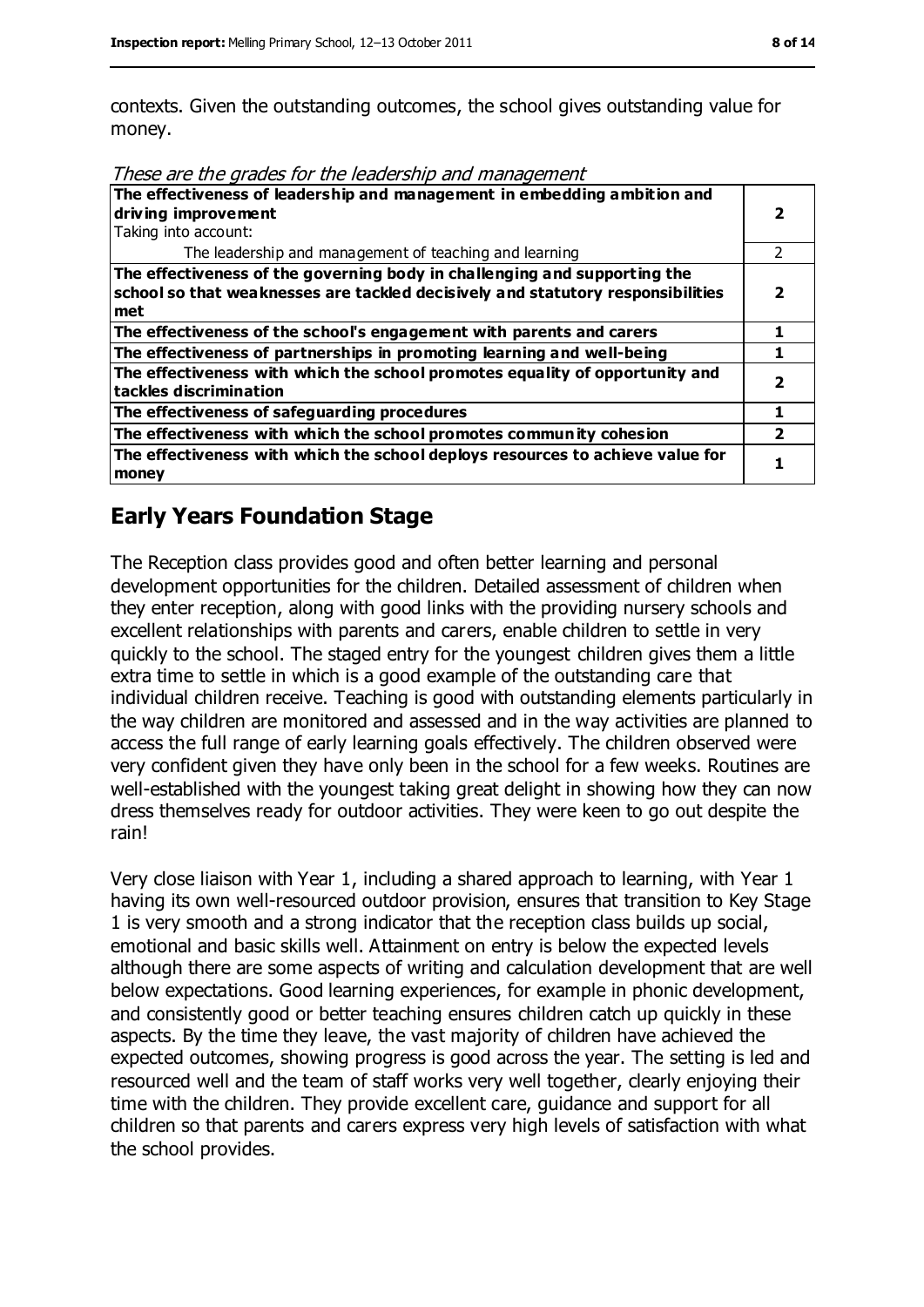| These are the grades for the Early Years Foundation Stage                    |  |
|------------------------------------------------------------------------------|--|
| Overall effectiveness of the Early Years Foundation stage                    |  |
| Taking into account:                                                         |  |
| Outcomes for children in the Early Years Foundation Stage                    |  |
| The quality of provision in the Early Years Foundation Stage                 |  |
| The effectiveness of leadership and management in the Early Years Foundation |  |
| Stage                                                                        |  |

#### These are the grades for the Early Years Foundation Stage

#### **Views of parents and carers**

The overwhelming view of parents and carers is that the school provides extremely well for their children's needs in a very safe and happy environment. The proportion who 'strongly agree' with the school's work is very high, particularly in relation to their children enjoying school, feeling safe, the quality of teaching they receive, the way the school is led and their overall level of satisfaction with their child's experience in school. Inspectors found nothing less than good and a number of aspects of the school that are outstanding.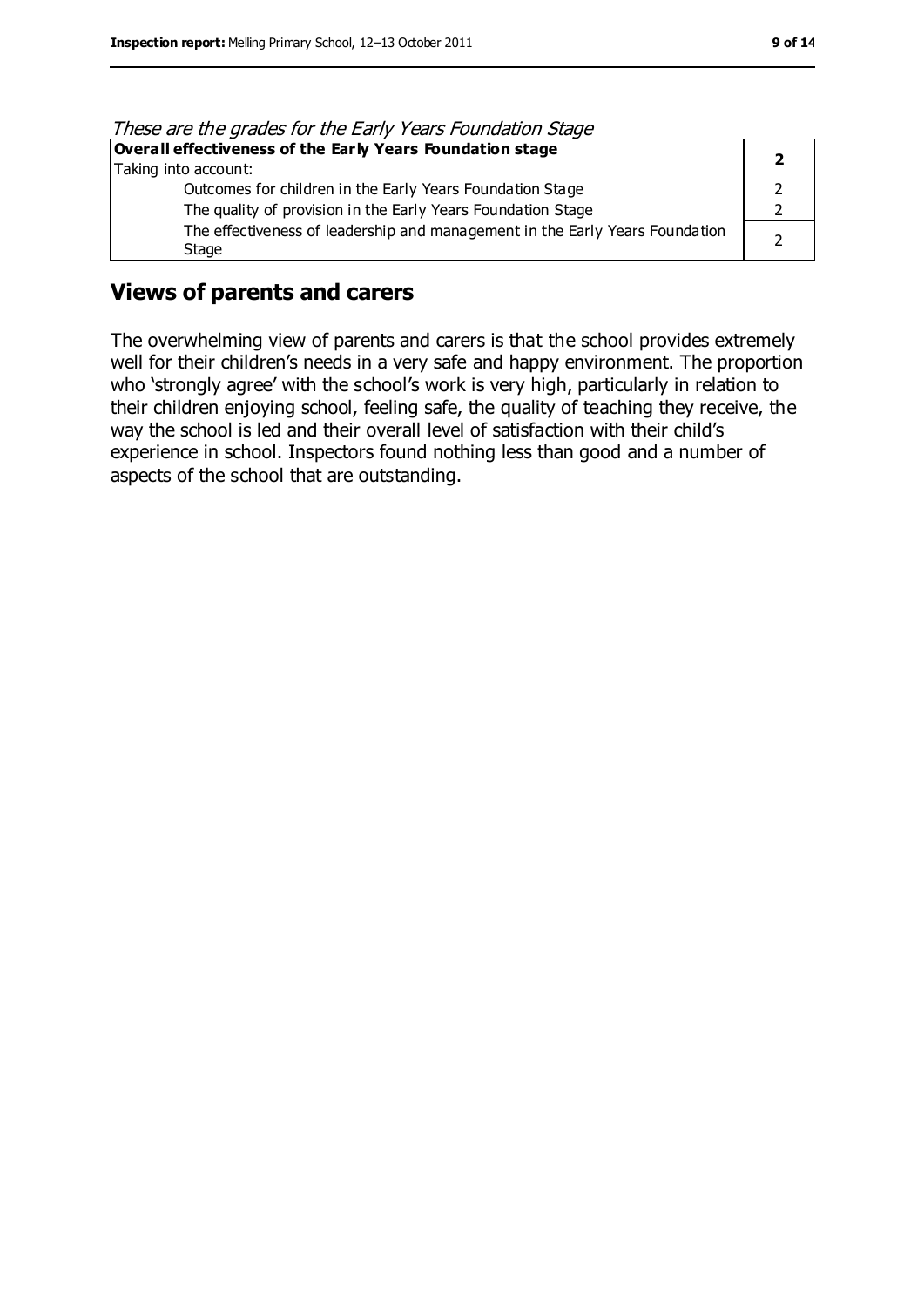### **Responses from parents and carers to Ofsted's questionnaire**

Ofsted invited all the registered parents and carers of pupils registered at Melling Primary School to complete a questionnaire about their views of the school.

In the questionnaire, parents and carers were asked to record how strongly they agreed with 13 statements about the school.

The inspection team received 129 completed questionnaires by the end of the on-site inspection. In total, there are 200 pupils registered at the school.

| <b>Statements</b>                                                                                                                                                                                                                                       | <b>Strongly</b><br>agree |               | <b>Agree</b> |               | <b>Disagree</b> |                | <b>Strongly</b><br>disagree |               |
|---------------------------------------------------------------------------------------------------------------------------------------------------------------------------------------------------------------------------------------------------------|--------------------------|---------------|--------------|---------------|-----------------|----------------|-----------------------------|---------------|
|                                                                                                                                                                                                                                                         | <b>Total</b>             | $\frac{9}{6}$ | <b>Total</b> | $\frac{1}{2}$ | <b>Total</b>    | $\frac{0}{0}$  | <b>Total</b>                | $\frac{9}{6}$ |
| My child enjoys school                                                                                                                                                                                                                                  | 110                      | 85            | 19           | 15            | 0               | $\mathbf 0$    | 0                           | 0             |
| The school keeps my child<br>safe                                                                                                                                                                                                                       | 114                      | 88            | 14           | 11            | 0               | $\mathbf 0$    | $\mathbf 0$                 | $\mathbf 0$   |
| The school informs me<br>about my child's progress                                                                                                                                                                                                      | 89                       | 69            | 38           | 29            | 1               | $\mathbf{1}$   | $\mathbf 0$                 | $\mathbf 0$   |
| My child is making enough<br>progress at this school                                                                                                                                                                                                    | 86                       | 67            | 42           | 33            | $\mathbf{1}$    | $\mathbf{1}$   | $\mathbf 0$                 | $\mathbf 0$   |
| The teaching is good at<br>this school                                                                                                                                                                                                                  | 107                      | 83            | 20           | 16            | 0               | $\mathbf 0$    | $\mathbf 0$                 | $\mathbf 0$   |
| The school helps me to<br>support my child's learning                                                                                                                                                                                                   | 87                       | 67            | 39           | 30            | $\overline{2}$  | $\overline{2}$ | $\mathbf 0$                 | $\mathbf 0$   |
| The school helps my child<br>to have a healthy lifestyle                                                                                                                                                                                                | 91                       | 71            | 36           | 28            | $\mathbf{1}$    | $\mathbf{1}$   | $\mathbf 0$                 | $\mathbf 0$   |
| The school makes sure that<br>my child is well-prepared<br>for the future (for example<br>changing year group,<br>changing school, and for<br>children who are finishing<br>school, entering further or<br>higher education, or<br>entering employment) | 91                       | 71            | 34           | 26            | $\mathbf 0$     | $\mathbf 0$    | $\mathbf 0$                 | $\mathbf 0$   |
| The school meets my<br>child's particular needs                                                                                                                                                                                                         | 91                       | 71            | 33           | 26            | $\overline{4}$  | 3              | $\mathbf 0$                 | $\mathbf 0$   |
| The school deals effectively<br>with unacceptable<br>behaviour                                                                                                                                                                                          | 87                       | 67            | 36           | 28            | 3               | $\overline{2}$ | $\mathbf 0$                 | $\mathbf 0$   |
| The school takes account<br>of my suggestions and<br>concerns                                                                                                                                                                                           | 82                       | 64            | 41           | 32            | $\mathbf{1}$    | $\mathbf{1}$   | $\mathbf 0$                 | 0             |
| The school is led and<br>managed effectively                                                                                                                                                                                                            | 107                      | 83            | 22           | 17            | 0               | $\mathbf 0$    | $\mathbf 0$                 | $\mathbf 0$   |
| Overall, I am happy with<br>my child's experience at<br>this school                                                                                                                                                                                     | 107                      | 83            | 22           | 17            | 0               | $\mathbf 0$    | $\pmb{0}$                   | 0             |

The table above summarises the responses that parents and carers made to each statement. The percentages indicate the proportion of parents and carers giving that response out of the total number of completed questionnaires. Where one or more parents and carers chose not to answer a particular question, the percentages will not add up to 100%.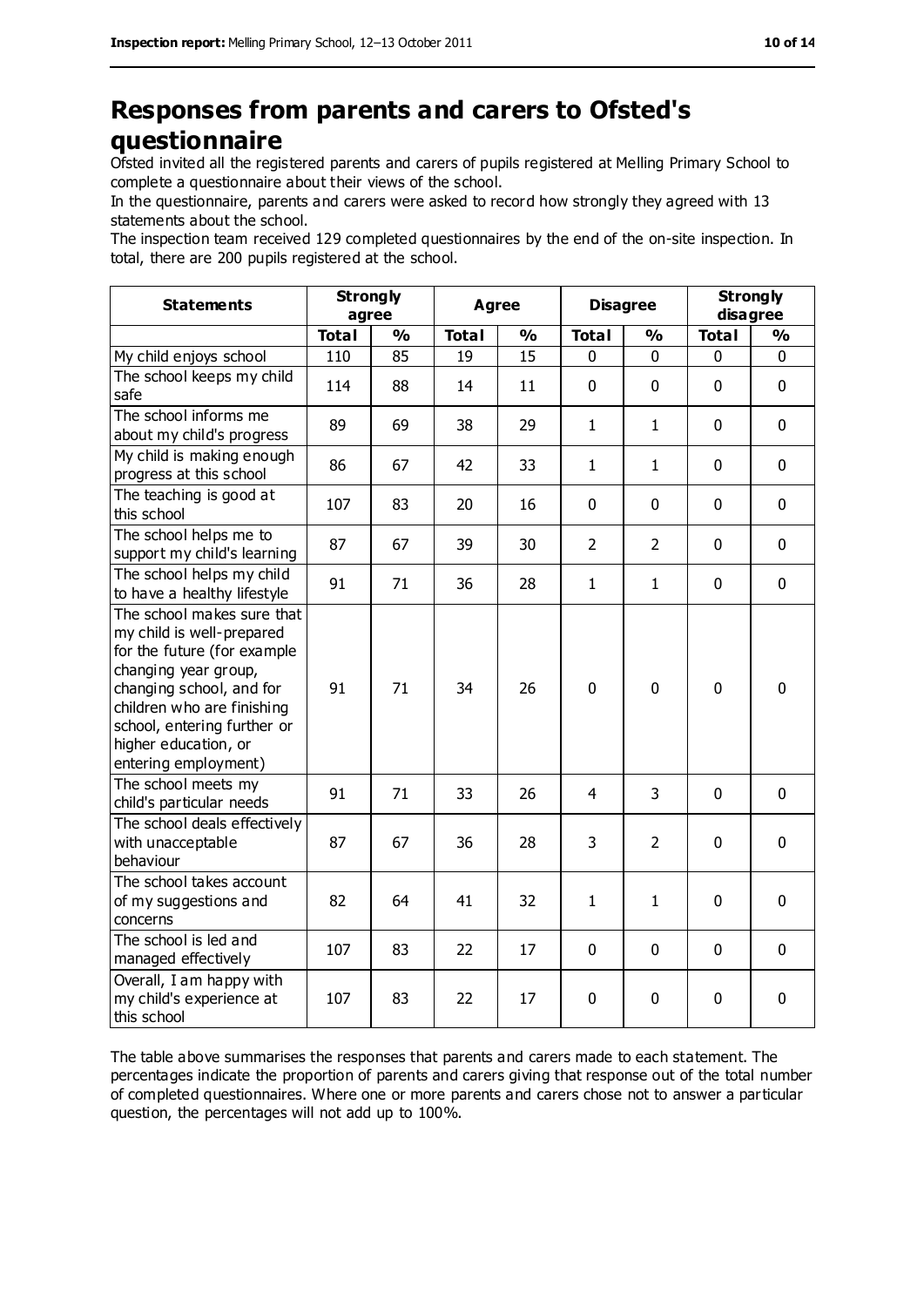# **Glossary**

#### **What inspection judgements mean**

| Grade   | <b>Judgement</b> | <b>Description</b>                                                                                                                                                                                                               |
|---------|------------------|----------------------------------------------------------------------------------------------------------------------------------------------------------------------------------------------------------------------------------|
| Grade 1 | Outstanding      | These features are highly effective. An outstanding<br>school provides exceptionally well for all its pupils'<br>needs.                                                                                                          |
| Grade 2 | Good             | These are very positive features of a school. A school<br>that is good is serving its pupils well.                                                                                                                               |
| Grade 3 | Satisfactory     | These features are of reasonable quality. A<br>satisfactory school is providing adequately for its<br>pupils.                                                                                                                    |
| Grade 4 | Inadequate       | These features are not of an acceptable standard. An<br>inadequate school needs to make significant<br>improvement in order to meet the needs of its pupils.<br>Ofsted inspectors will make further visits until it<br>improves. |

#### **Overall effectiveness of schools**

|                          | Overall effectiveness judgement (percentage of schools) |      |                     |                   |
|--------------------------|---------------------------------------------------------|------|---------------------|-------------------|
| <b>Type of</b><br>school | <b>Outstanding</b>                                      | Good | <b>Satisfactory</b> | <b>Inadequate</b> |
| Nursery schools          | 43                                                      | 47   | 10                  |                   |
| Primary schools          | 6                                                       | 46   | 42                  | 6                 |
| Secondary<br>schools     | 14                                                      | 36   | 41                  | 9                 |
| Sixth forms              | 15                                                      | 42   | 41                  | 3                 |
| Special schools          | 30                                                      | 48   | 19                  | 3                 |
| Pupil referral<br>units  | 14                                                      | 50   | 31                  | 5                 |
| All schools              | 10                                                      | 44   | 39                  |                   |

New school inspection arrangements were introduced on 1 September 2009. This means that inspectors now make some additional judgements that were not made previously.

The data in the table above is for the period 1 September 2010 to 08 April 2011 and is consistent with the latest published official statistics about maintained school inspection outcomes (see [www.ofsted.gov.uk\)](http://www.ofsted.gov.uk/).

The sample of schools inspected during 2010/11 was not representative of all sc hools nationally, as weaker schools are inspected more frequently than good or outstanding schools.

Percentages are rounded and do not always add up exactly to 100. Sixth-form figures reflect the judgements made for the overall effectiveness of the sixth form in secondary schools, special schools and pupil referral units.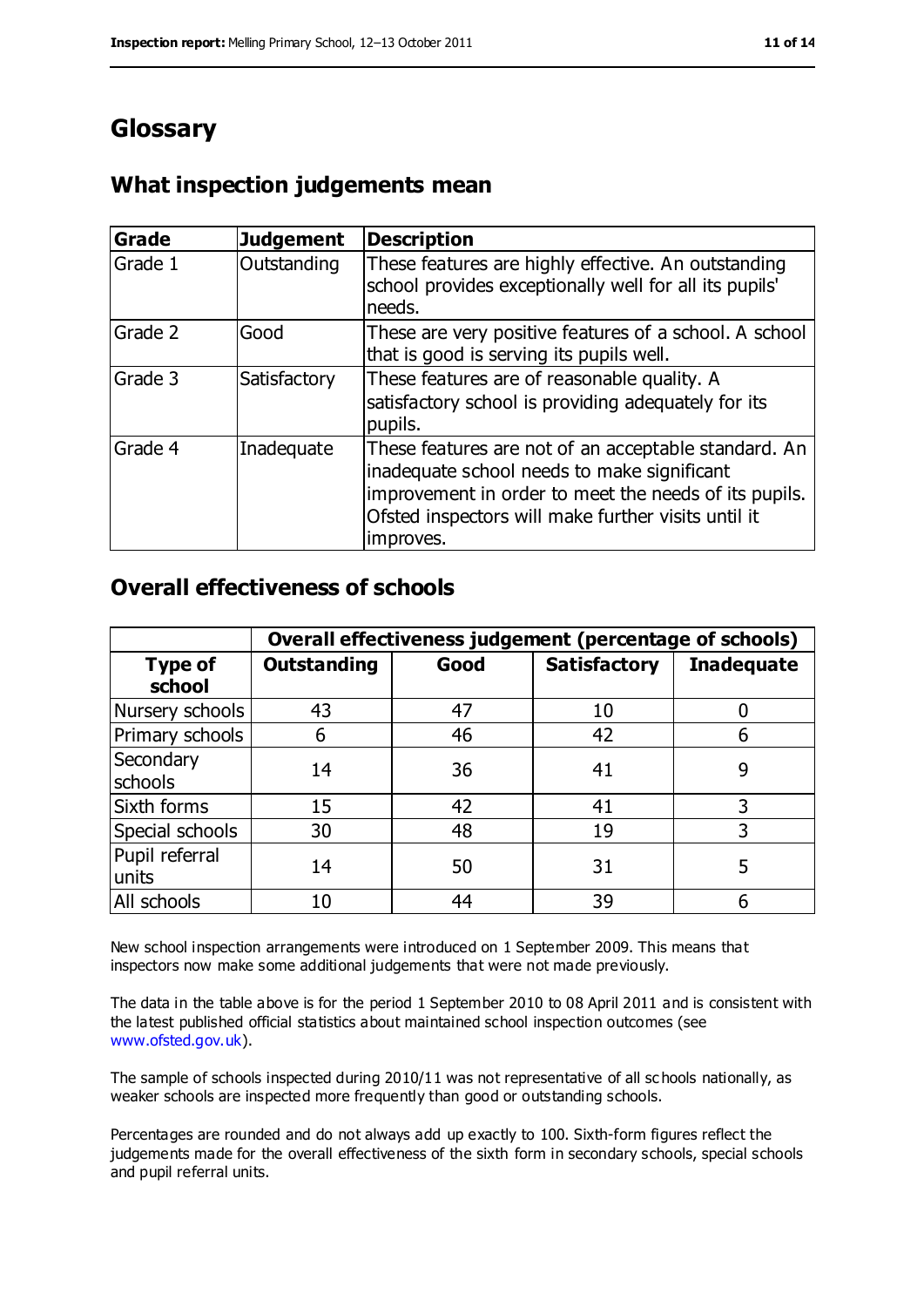# **Common terminology used by inspectors**

| Achievement:               | the progress and success of a pupil in their<br>learning, development or training.                                                                                                                                                                                                                                                      |
|----------------------------|-----------------------------------------------------------------------------------------------------------------------------------------------------------------------------------------------------------------------------------------------------------------------------------------------------------------------------------------|
| Attainment:                | the standard of the pupils' work shown by test<br>and examination results and in lessons.                                                                                                                                                                                                                                               |
| Capacity to improve:       | the proven ability of the school to continue<br>improving. Inspectors base this judgement on<br>what the school has accomplished so far and on<br>the quality of its systems to maintain<br>improvement.                                                                                                                                |
| Leadership and management: | the contribution of all the staff with<br>responsibilities, not just the headteacher, to<br>identifying priorities, directing and motivating staff<br>and running the school.                                                                                                                                                           |
| Learning:                  | how well pupils acquire knowledge, develop their<br>understanding, learn and practise skills and are<br>developing their competence as learners.                                                                                                                                                                                        |
| Overall effectiveness:     | inspectors form a judgement on a school's overall<br>effectiveness based on the findings from their<br>inspection of the school. The following<br>judgements, in particular, influence what the<br>overall effectiveness judgement will be.                                                                                             |
|                            | The school's capacity for sustained<br>■<br>improvement.<br>Outcomes for individuals and groups of<br>pupils.<br>$\blacksquare$ The quality of teaching.<br>The extent to which the curriculum meets<br>pupils' needs, including, where relevant,<br>through partnerships.<br>The effectiveness of care, guidance and<br>H.<br>support. |
| Progress:                  | the rate at which pupils are learning in lessons<br>and over longer periods of time. It is often<br>measured by comparing the pupils' attainment at<br>the end of a key stage with their attainment when<br>they started.                                                                                                               |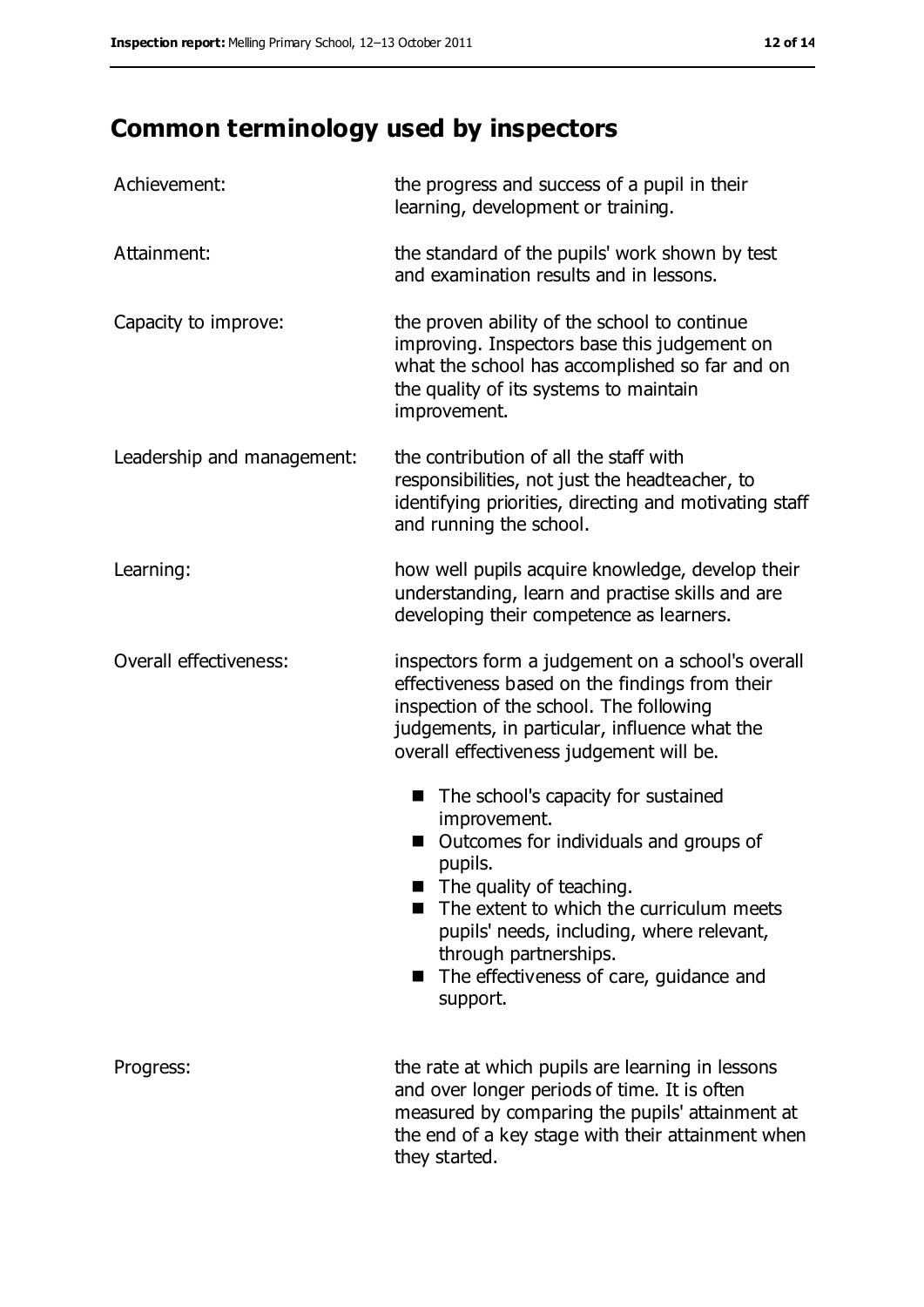#### **This letter is provided for the school, parents and carers to share with their children. It describes Ofsted's main findings from the inspection of their school.**



14 October 2011

Dear Pupils

#### **Inspection of Melling Primary School, Mellling, L31 1DA**

I would like to thank you for the way you greeted me and the team and how you made us so welcome during our recent inspection of your school. We judged that you go to a good school. You make good progress during your time in school and reach standards that are above average and sometimes very high. Well done to all of you. We think you are well taught. In particular, we were delighted in the way you were able to assess your own and others' work and the way you were pleased for your friends when they did well. It is clear you enjoy school and all it offers. We sometimes saw lessons where you did not make good progress because you were not set work which was always at the right level for each of you so we have asked the school to make all learning opportunities as good as the best.

We thought you were very responsible and behaved extremely well in lessons and around school. Your teachers and the other staff look after all of you exceptionally well, particularly if you are having some difficulties in school or outside. Your curriculum is good but we want your teachers to make it even better by identifying the skills that you need to become, for example, good historians or skilled technologists, and ensuring that these are developed and assessed as well as they are in English and mathematics. You were keen to tell us about the additional activities like the visiting poet and the excellent and inspiring 'Bird Project' that you clearly remembered with excitement.

We, like you and your parents and carers, think your school is led well. Your headteacher, staff and the governing body have ambitious plans to make your school even better. We wish all of you good luck on this exciting journey to becoming outstanding in all that you do.

Yours sincerely,

Michael McLachlan Lead Inspector